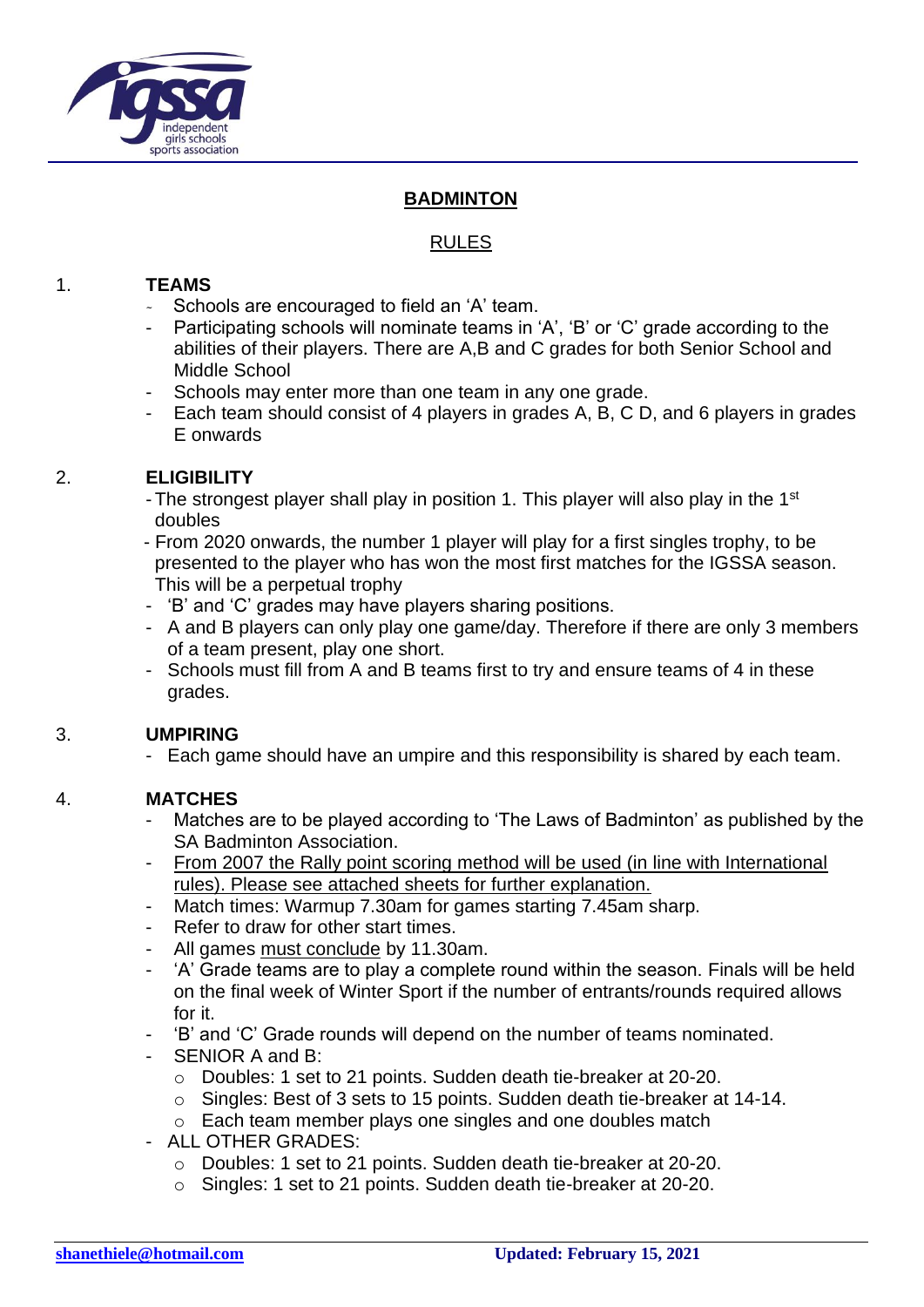

#### 5. **EQUIPMENT**

- Sports coordinators are to provide new shuttles for their teams
- Flip scoreboards or scorebooks are to be provided by the host venue

#### 6. **PUNCTUALITY**

- Any team or player arriving 20 minutes or later after their starting time will forfeit their game.

### 7. **RESULTS**

- Sports Coordinators are responsible for collecting their schools results and letting the Executive Officer know the Open A and B results, as soon as practical following the matches
- As per the minutes of the 26 November 2018 meeting (point 9.3): **All results from the preceding week's matches must be in by COB each Tuesday afternoon. EO will update the standings tables Tuesday evenings. Standings tables will then be forwarded to all, and published on the IGSSA website, each and every Wednesday morning**
- If finals are being held, finalists will be determined by total points initially (ie win/loss tally) and then SD (Score differential) if points are equal but a split needs to be made.

### 8. **COACHING**

- Coaches are allowed to provide feedback to players during matches and must position themselves at their player's end.
- IGSSA encourages coaches to restrict feedback to in between sets in A grade and at the change of ends in all other grades.

Last changed: June 2019 Last Circulated: June 2020

# **SIMPLIFIED NEW RALLY POINTS SCORING SYSTEM**

### **Intervals and Change of Ends**

When the leading score reaches 11 points, players have a 60 second interval.

A 2 minute interval between each game is allowed.

In the third game, players change ends when a side scores ll. Points.

#### **Singles**

At the beginning of the game and when the score is even, the server serves from the right service court. When it is odd, the server serves from the left service court.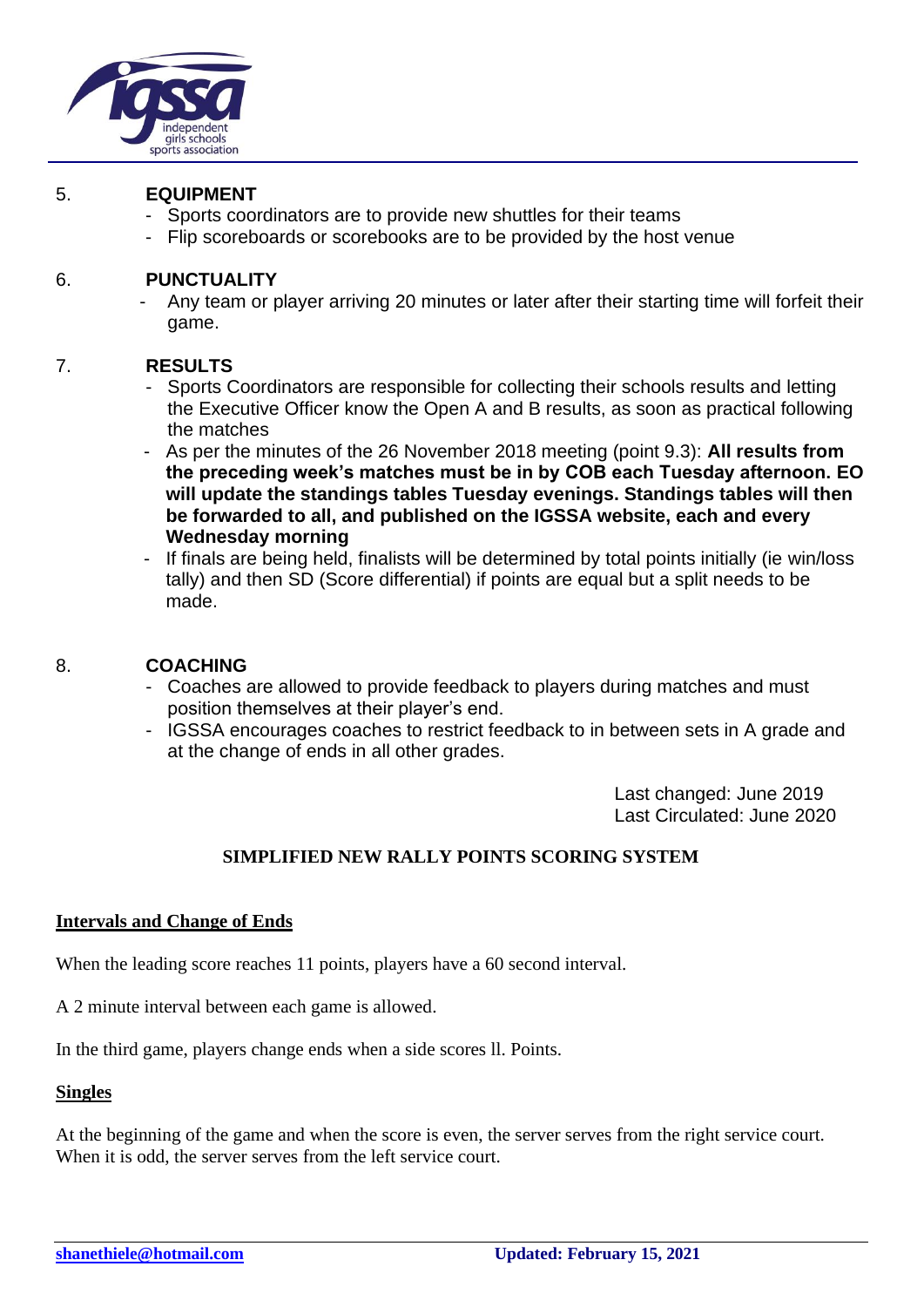

If the server wins a rally, the server scores a point and then serves again from alternate service court.

If the receiver wins a rally, the receiver scores a point and becomes the new server.

### **Doubles**

There is only one serve in doubles (see attached diagram). The service passes consecutively to the players as shown in the attached diagram.

At the beginning of the game and when the score is even, the server serves from the right court. When it is odd, the server serves from the left court.

If the serving side wins a rally, the serving side scores a point and the same server serves again from the alternate service court.

If the receiving side wins a rally, the receiving side scores a point. The receiving side becomes the new serving side.

The player of the receiving side who served last stays in the same service court from where he served last. The reverse pattern applies to the receiver's partner

The players do not change their respective service courts until they win a point when their side is serving.

If players commit an error in the service court, the error is corrected when the mistake is discovered

**In a Doubles match between A& B against C &D. A & B won the toss and decided to serve. A to serve to C. A shall be the initial server while C shall be the initial receiver.**

| Course of action /<br><b>Explanation</b>                                                                                                                      | <b>Score</b> | <b>Service from</b><br><b>Service Court</b>                                          | Server &<br><b>Receiver</b>                                         | <b>Winner of</b><br>the rally |                             |   |
|---------------------------------------------------------------------------------------------------------------------------------------------------------------|--------------|--------------------------------------------------------------------------------------|---------------------------------------------------------------------|-------------------------------|-----------------------------|---|
|                                                                                                                                                               | Love<br>All  | <b>Right Service</b><br>Court. Being the<br>score of the<br>serving side is<br>even. | A serves to C<br>A and C are the<br>initial server<br>and receiver. | A & B.                        |                             |   |
|                                                                                                                                                               |              |                                                                                      |                                                                     |                               | B                           | A |
| $A \& B$ win a point. $A \& B$<br>will change service courts.<br>A serves again from Left<br>service court. C & D will<br>stay in the same service<br>courts. | $1-0$        | Left Service<br>Court. Being the<br>score of the<br>serving side is<br>odd.          | A serves to D                                                       | C & D.                        | $\mathcal{C}_{\mathcal{C}}$ |   |
|                                                                                                                                                               |              |                                                                                      |                                                                     |                               | A                           | B |
| $C & D$ win a point and also<br>right to serve. Nobody will<br>change their respective<br>service courts.                                                     | $1 - 1$      | Left Service<br>Court. Being the<br>score of the<br>serving side is<br>odd.          | D serves to<br>A.                                                   | A & B.                        | C                           |   |
|                                                                                                                                                               |              |                                                                                      |                                                                     |                               |                             | B |